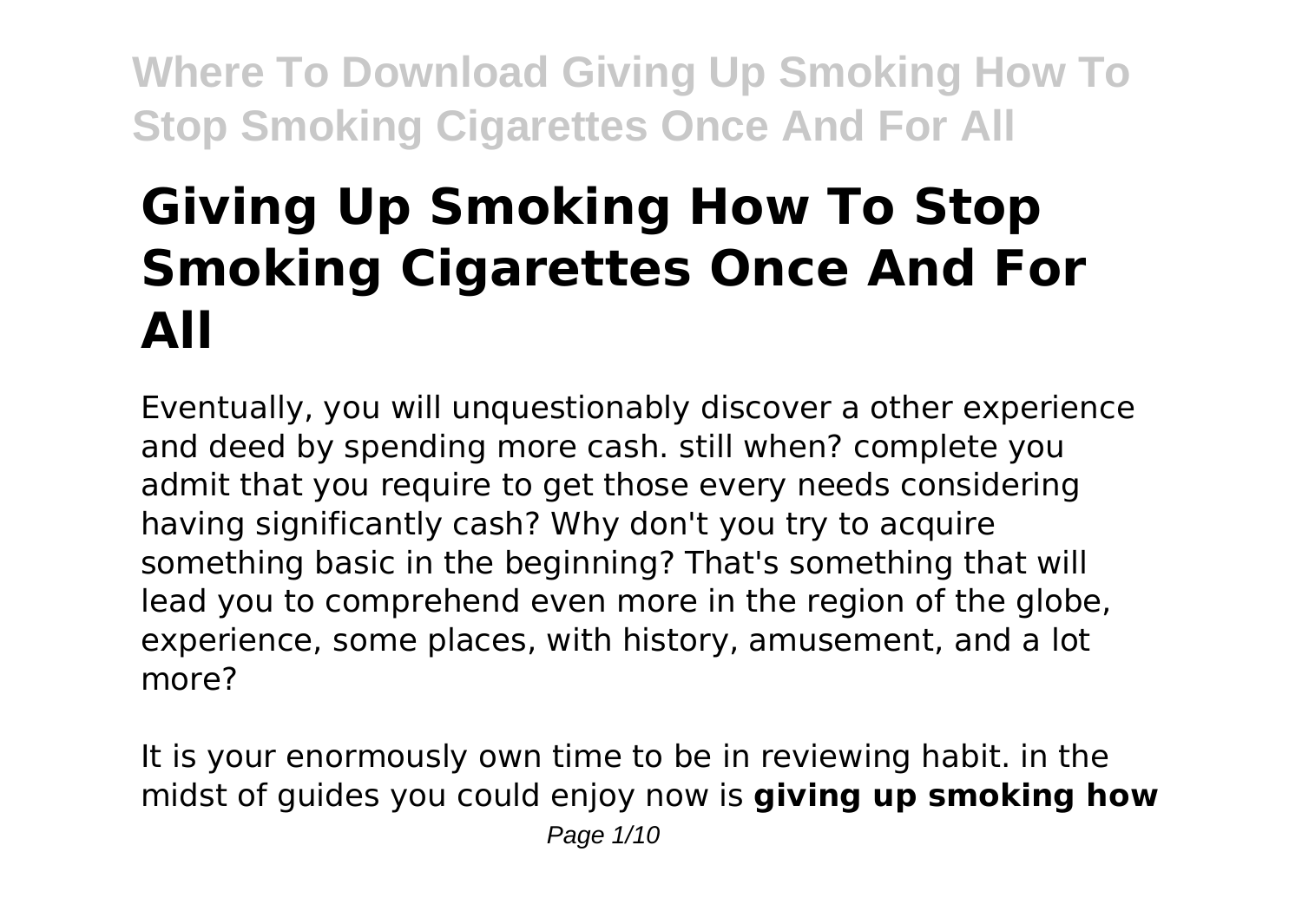### **to stop smoking cigarettes once and for all** below.

For all the Amazon Kindle users, the Amazon features a library with a free section that offers top free books for download. Log into your Amazon account in your Kindle device, select your favorite pick by author, name or genre and download the book which is pretty quick. From science fiction, romance, classics to thrillers there is a lot more to explore on Amazon. The best part is that while you can browse through new books according to your choice, you can also read user reviews before you download a book.

#### **Giving Up Smoking How To**

Bupropion (Zyban) is an antidepressant, but it has been found to help people stop smoking. Like varenicline, it reduces the dopamine shortfall experienced in nicotine withdrawal and so may reduce... Page 2/10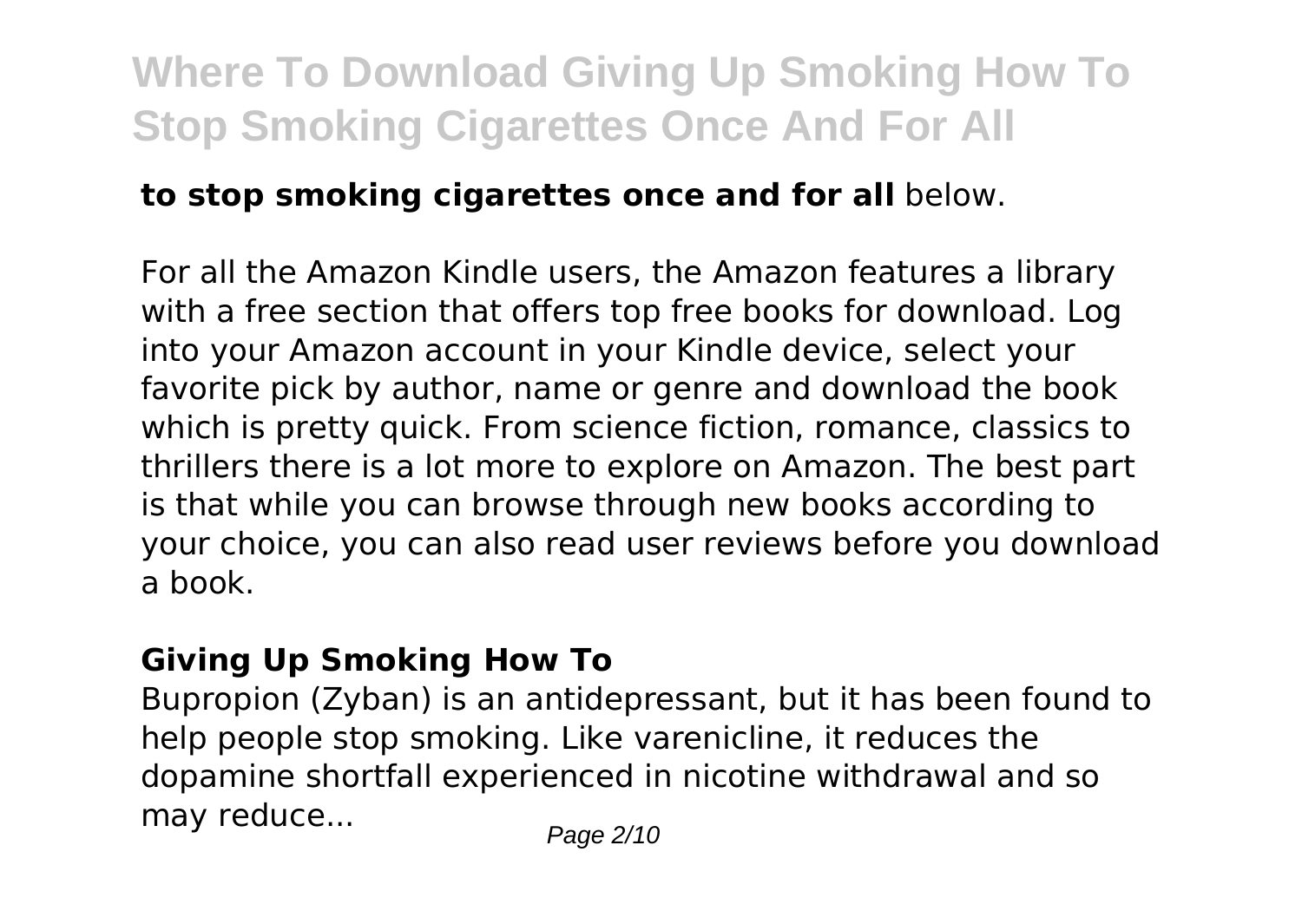### **How to give up smoking: 10 tips - Medical News Today**

A brief description of ten helpful tips for people giving up smoking tobacco. Learn about the most effective methods about how to stop here. READ MORE. The reasons why smoking is bad for you.

#### **What happens after you quit smoking? A timeline**

Don't try to diet while you give up cigarettes. Too much deprivation can easily backfire. Instead, keep things simple and try to eat more fruits, vegetables, whole grains, and lean protein.

#### **13 Best Quit-Smoking Tips Ever - WebMD**

Wash your clothes and clean your car to remove the smell of smoke. If smoking was your way of taking a break or you used cigarettes as rewards for yourself, find alternatives for these activities (e.g. go for a short walk, buy a magazine or have a cup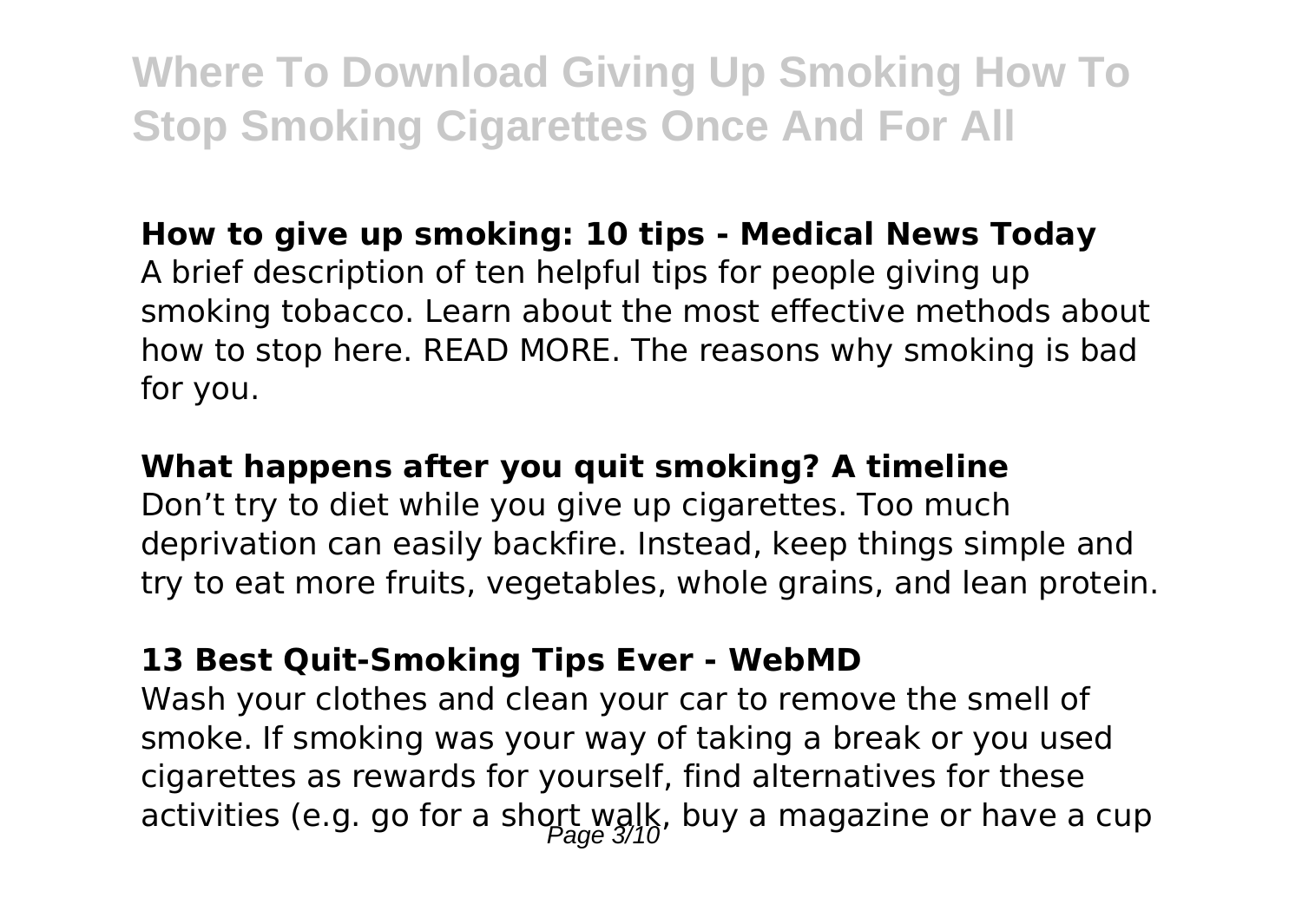of tea instead of a cigarette). Tip 8: Keep the following 4 Ds in mind when you have a craving.

### **How to quit smoking - 10 tips that work**

 $T =$  Tell family, friends, and co-workers that you plan to quit. Let your friends and family in on your plan to quit smoking and tell them you need their support and encouragement to stop. Look for a quit buddy who wants to stop smoking as well. You can help each other get through the rough times.

### **How to Quit Smoking - HelpGuide.org**

The theory is that it reduces the craving for nicotine and blocks the reward pathways. One or two of the stop smoking pills are taken a day, or as otherwise directed by the prescribing physician, starting one or two weeks before the planned stop date.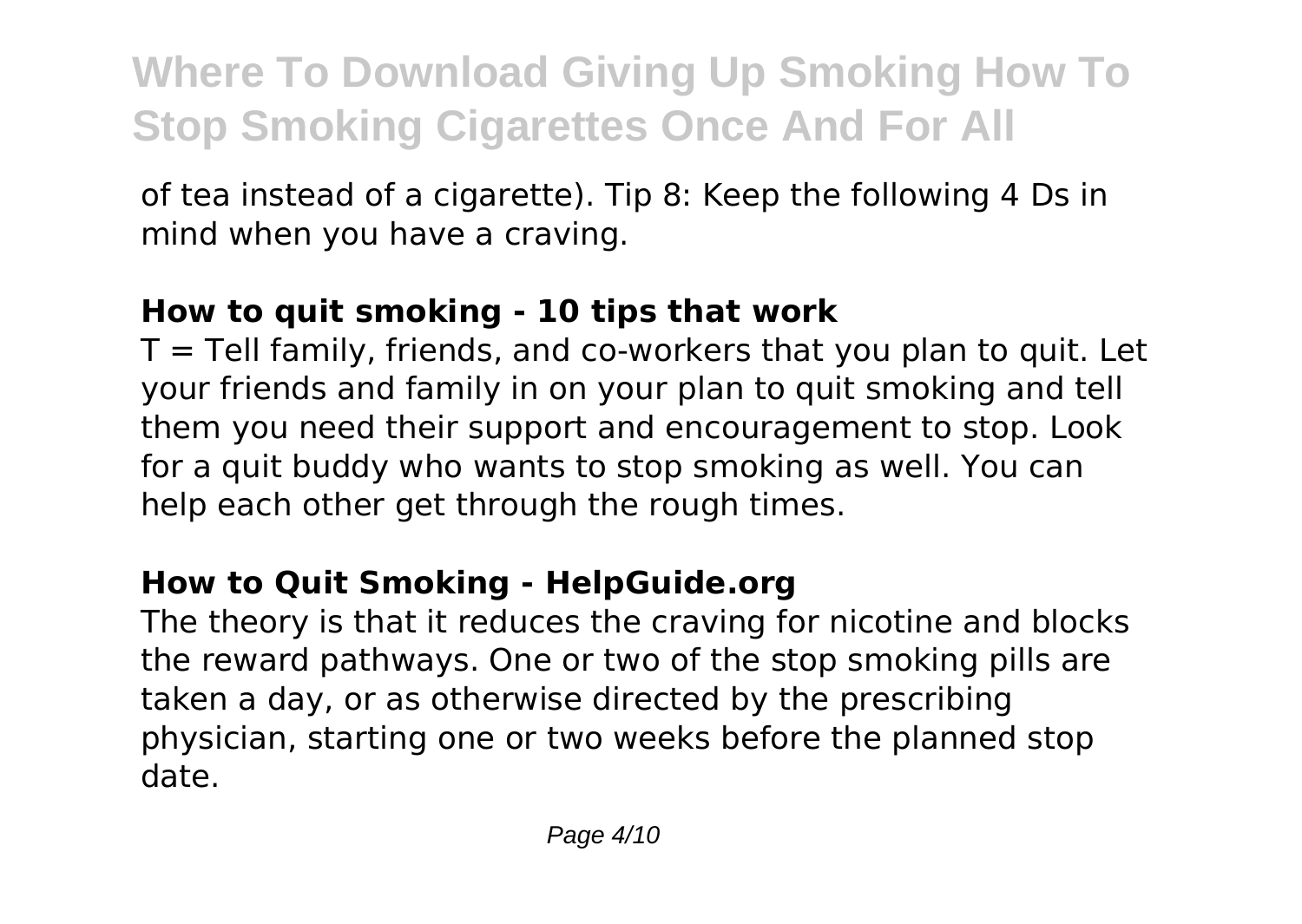**How to Stop Smoking - Top Tips & Best Ways | Allen Carr** If you're committed to giving up cigarettes for good, the end really is in sight. Even if you throw away those cigarettes tomorrow, however, it'll take some time to be truly free of the habit. As soon as your body notices a shortage of nicotine usually in about three days — it will go into withdrawal.

**How long does it take to really kick the smoking habit ...**

Fatty tissue starts to build up, making it more likely that a person will experience a heart attack or stroke. Quitting smoking can help reverse these effects and promote a healthier heart in  $the...$ 

### **What Happens When You Quit Smoking: A Timeline of Health ...**

Eating bland foods (rice, banana, toast, oatmeal, and apples) would help you overcome pausea feeling and decreased appetite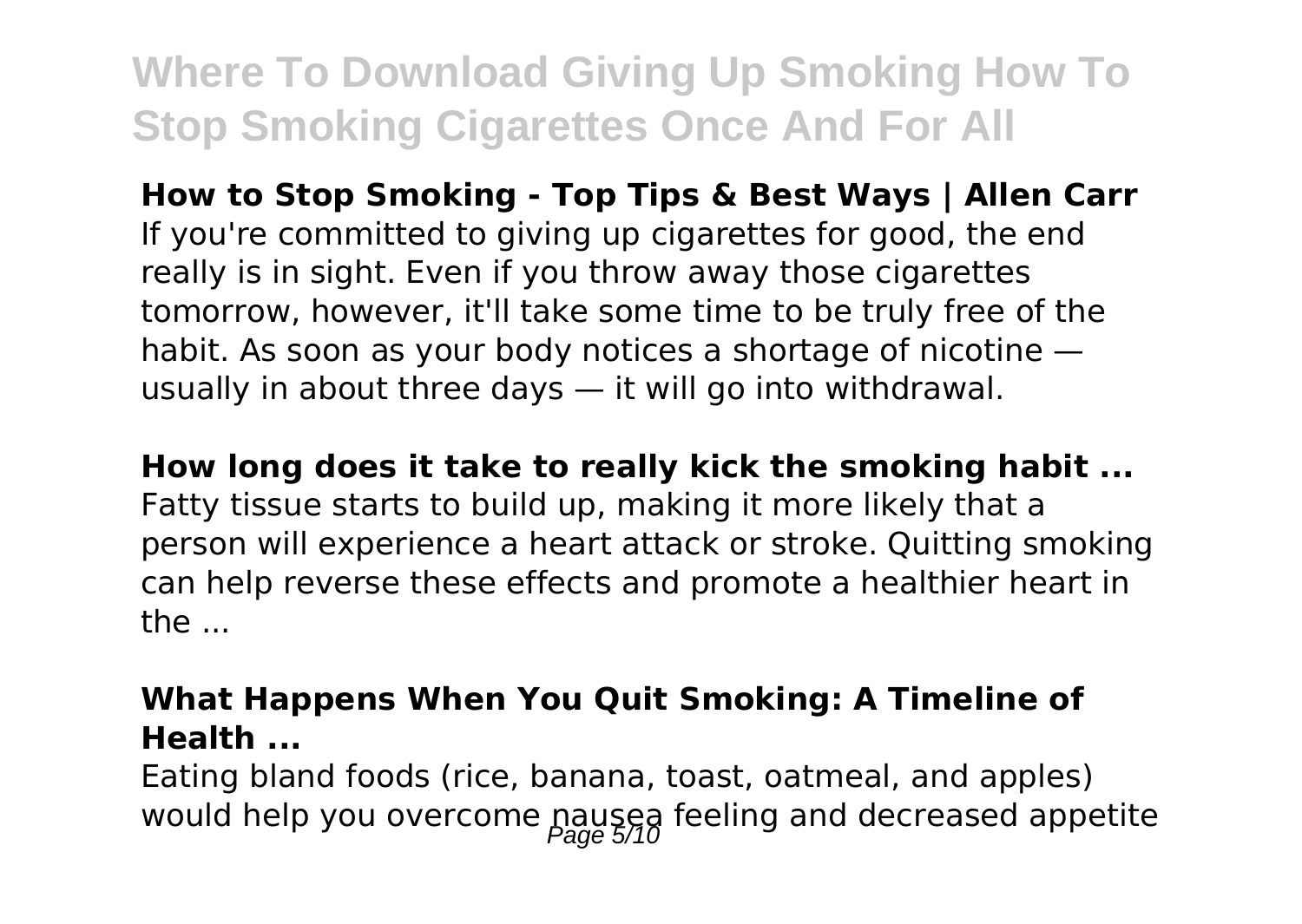after withdrawing from weed smoking. Become aware of the mood swings, irritation, and fits of anger; keep yourself calm and engaged in entertaining activities, yoga exercises or hobbies.

**How To Quit Smoking Weed? 10 Tips For Quitting Weed** Stay busy during "smoke breaks.". "It's tempting to eat during the times when you used to smoke, but you can end up consuming hundreds of extra calories that way," Besser says. She ...

**How Can I Avoid Gaining Weight When I Quit Smoking?** Make a plan to quit smoking Make a promise, set a date and stick to it. Sticking to the "not a drag" rule can really help. Whenever you find yourself in difficulty, say to yourself, "I won't even have a single drag", and stick with this until the cravings pass.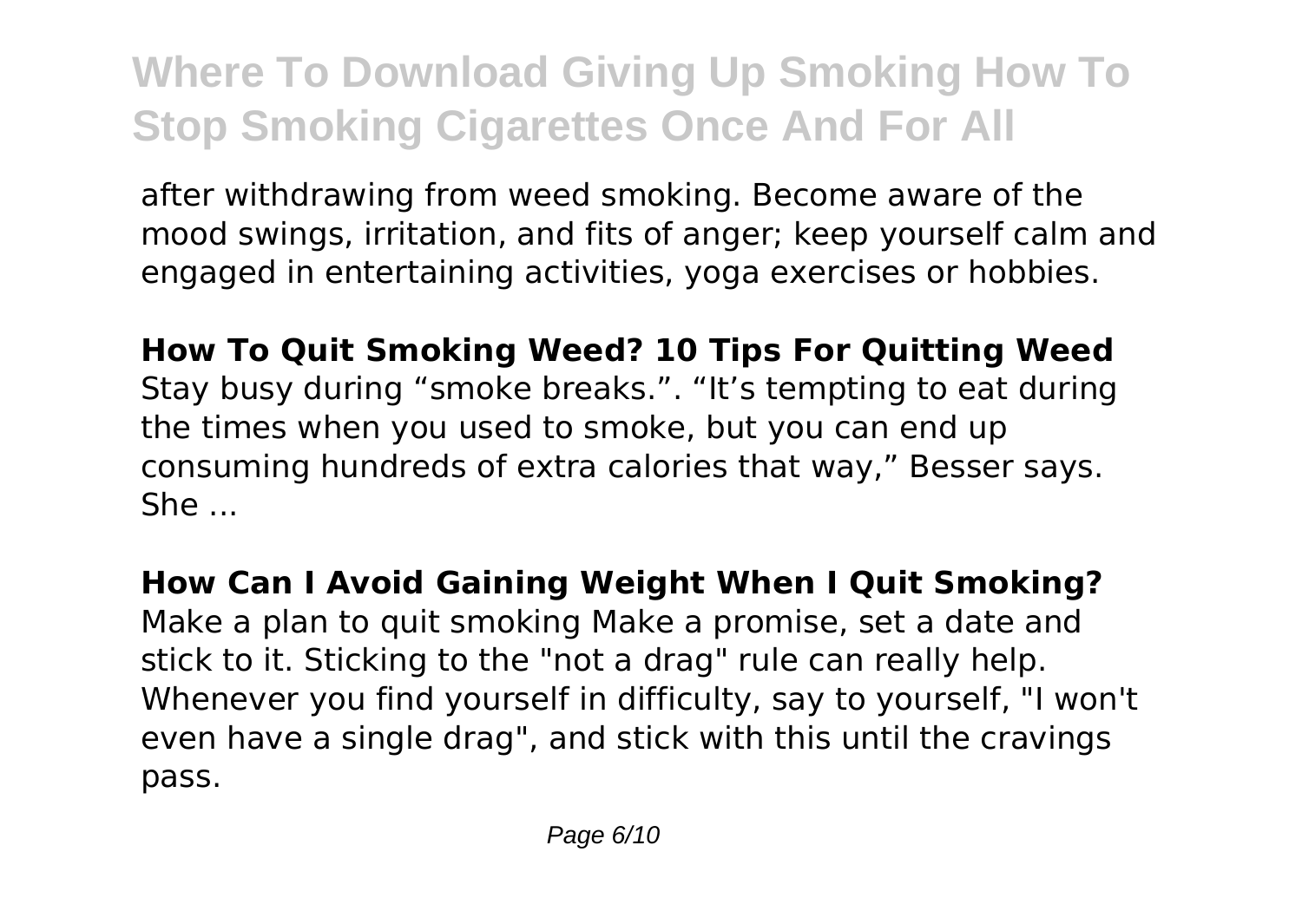### **10 self-help tips to stop smoking - NHS**

Giving up the ciggies means a huge change in routine for most smokers. In the first few weeks, try to steer clear of alcohol and any other triggers. For many, cigarettes and alcohol go hand-inhand.

#### **What to expect when you quit smoking - Better Health Channel**

It's no secret that smoking isn't exactly the healthiest lifestyle choice, nor is it a secret that e-cigarettes offer a safer alternative. But kicking the habit and quitting smoking with an ecig isn't always as simple as it sounds. Some people who try to quit smoking with an e-cig have great success, while

### **How To Move from Smoking to Vaping (And Keep it That Way)**

If you are a heavy smoker  $_{p,0}$ our body will immediately realize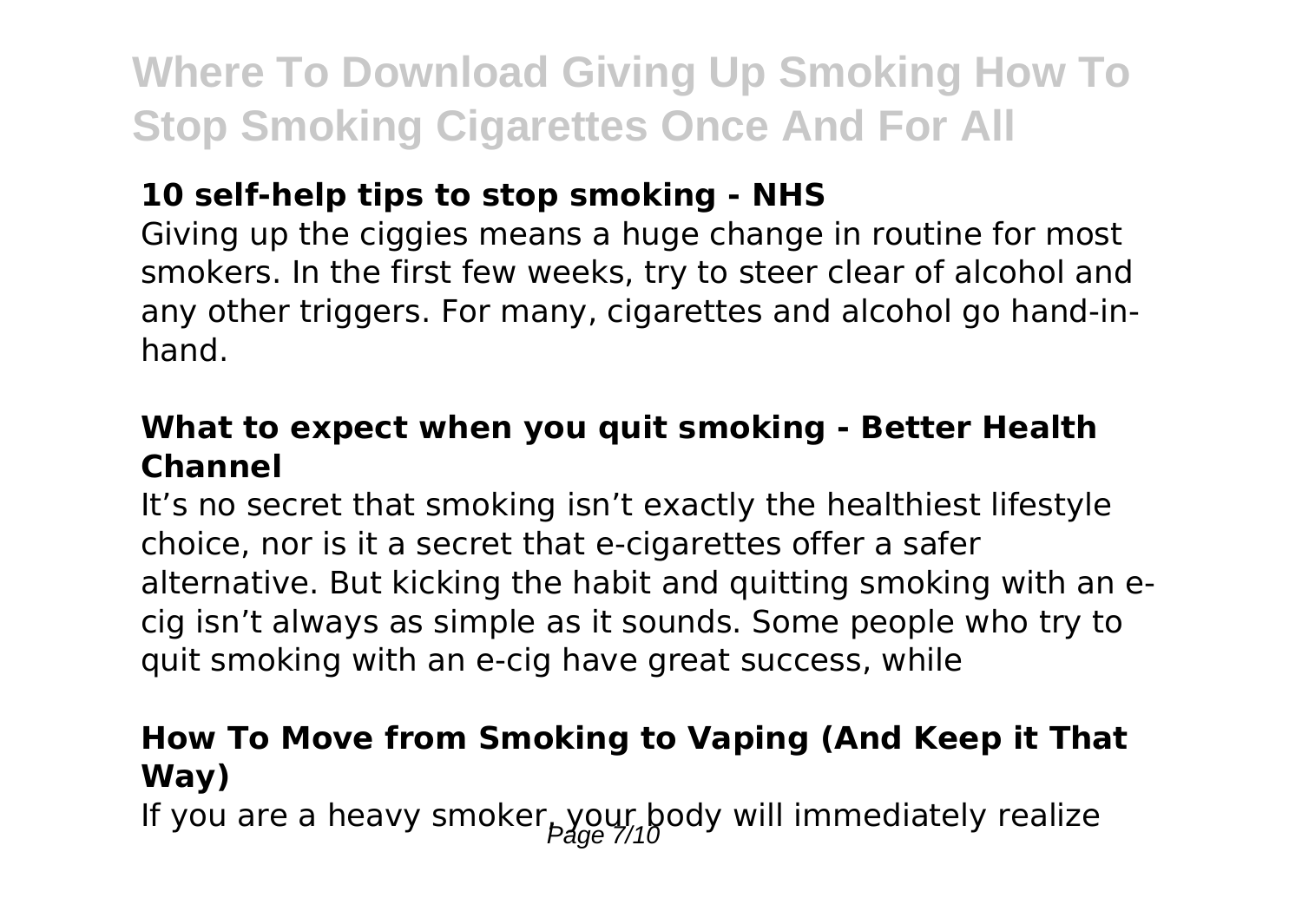when the chain-smoking cycle is broken. This is because tobacco smoke causes the reactive constriction of blood vessels in the body. When the smoke is removed, the constriction will start to cease, resulting in lower blood pressure, pulse rate, and your body temperature will start to ...

#### **How Your Body Heals After You Quit Smoking**

There are many good reasons to give up smoking: Smoking causes premature wrinkles. Quitting keeps you looking younger. Giving up smoking stops brown teeth and bad breath. People who have quit smoking feel less stressed. Your breathing and general fitness will improve. Your sense of taste will return and you will enjoy the taste of food more.

#### **What happens when you quit? | Smokefree**

Facts about giving up smoking. Below are 17 facts that show you why quitting is the right choice. Fact 1. Twelve hours after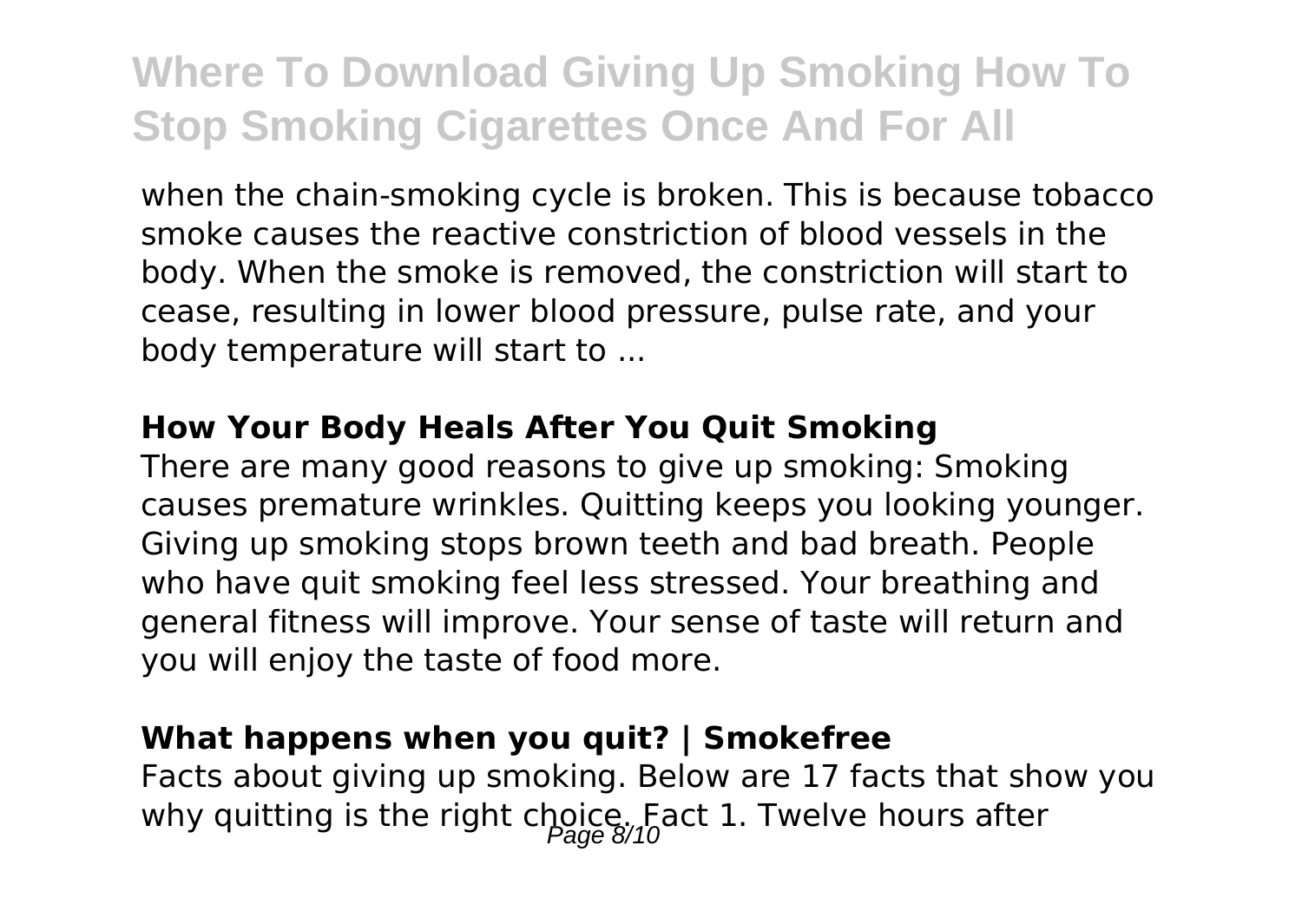stopping, almost all nicotine is out of your system. In about 5 days, most nicotine by-products have gone. Fact 2. Quitting smoking at any age will result in major and immediate health benefits.

### **Facts about giving up smoking - Healthy WA**

Distractions can go a long way in battling cravings and withdrawal symptoms. If your partner needs a distraction from smoking, offer to do one of the following with them: play a game ; take a walk

### **Help Spouse or Partner Quit Smoking | Healthline**

Quitting nicotine cold turkey might work for you, but you don't have to give up if it does not. There are other ways you can successfully stop smoking. When you're ready to quit smoking or using tobacco, start by talking to your health care provider about your options. Page 9/10